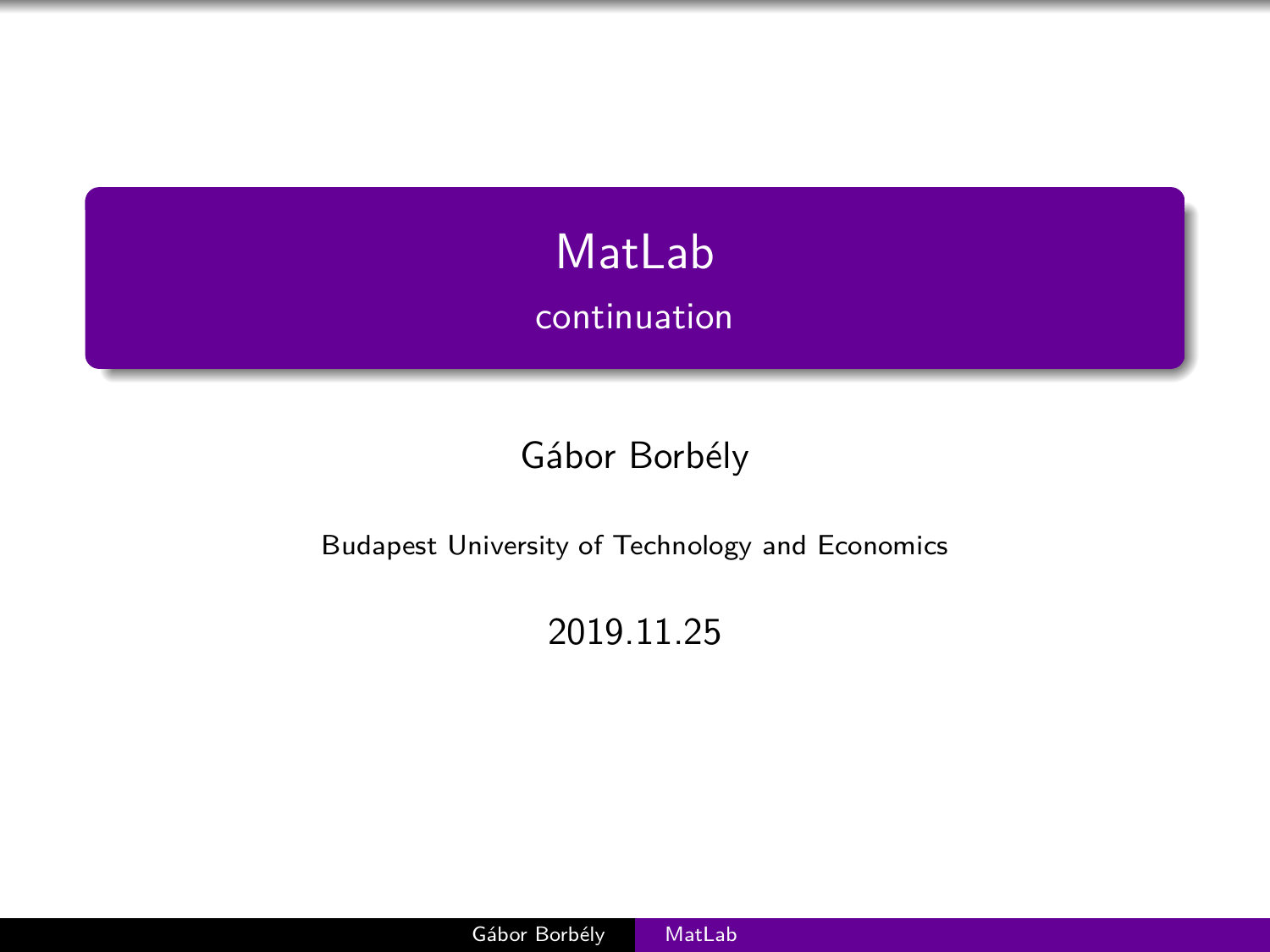#### System of Linear Equations – I.

$$
x + y - z = 3
$$
  
-x + y - 2z = 1

>> A = 
$$
\begin{bmatrix} 1 & 1 & -1 \\ 1 & -1 & 1 & -2 \end{bmatrix}
$$
;  
>> b =  $\begin{bmatrix} 3 \\ 1 \\ 3 \end{bmatrix}$ ;  
>> A\ b  
ans = 1.6667  
0  
-1.3333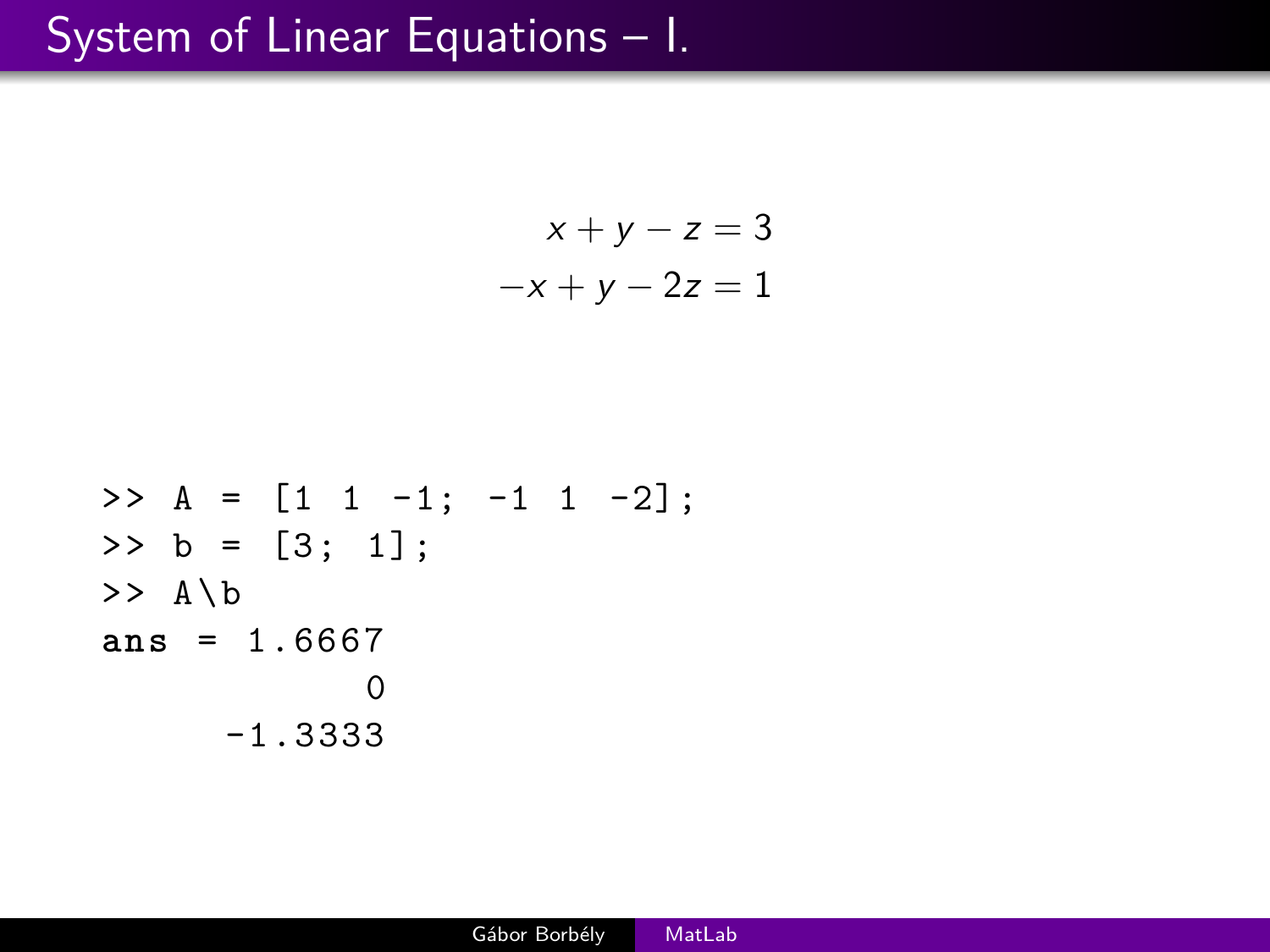$\rightarrow$   $\texttt{rref}(A)$ **ans** = 1.0000 0 0.5000 0 1.0000 -1.5000  $>> X = rref([A b])$ **ans** = 1.0000 0 0.5000 1.0000 0 1.0000 -1.5000 2.0000 >> **rank** ( X (: ,1: **end** -1)) **ans** = 2  $\gg$  rank $(X)$ **ans** = 2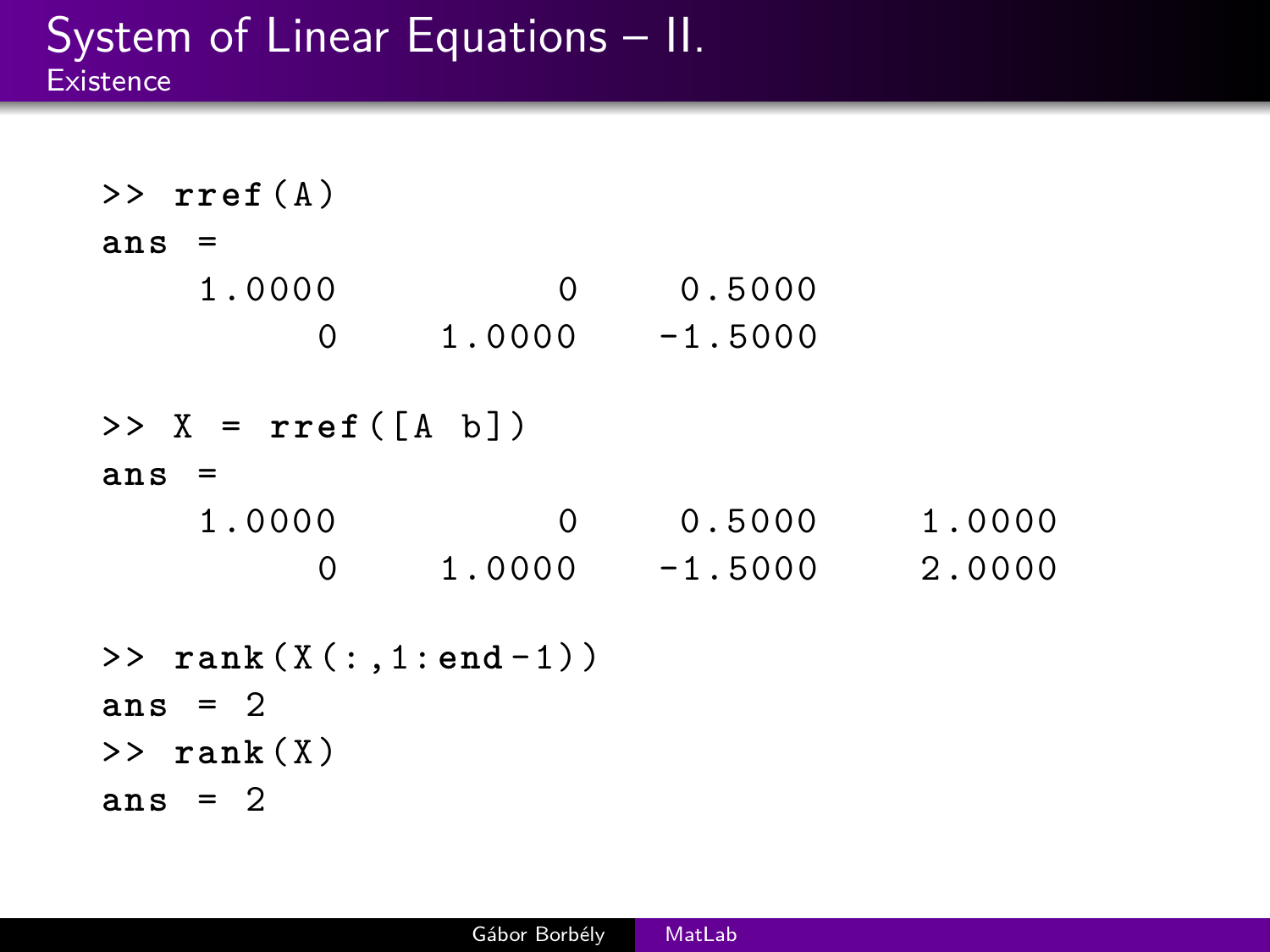#### System of Linear Equations – III. All of the solutions

```
\gg null (A)ans =
   -0.2673
     0.8018
     0.5345
>> size (ans ,2)
ans = 1
>> c = 3.14;\Rightarrow A \b + null (A) * cans =
    0.8275
    2.5176
     0.3451
```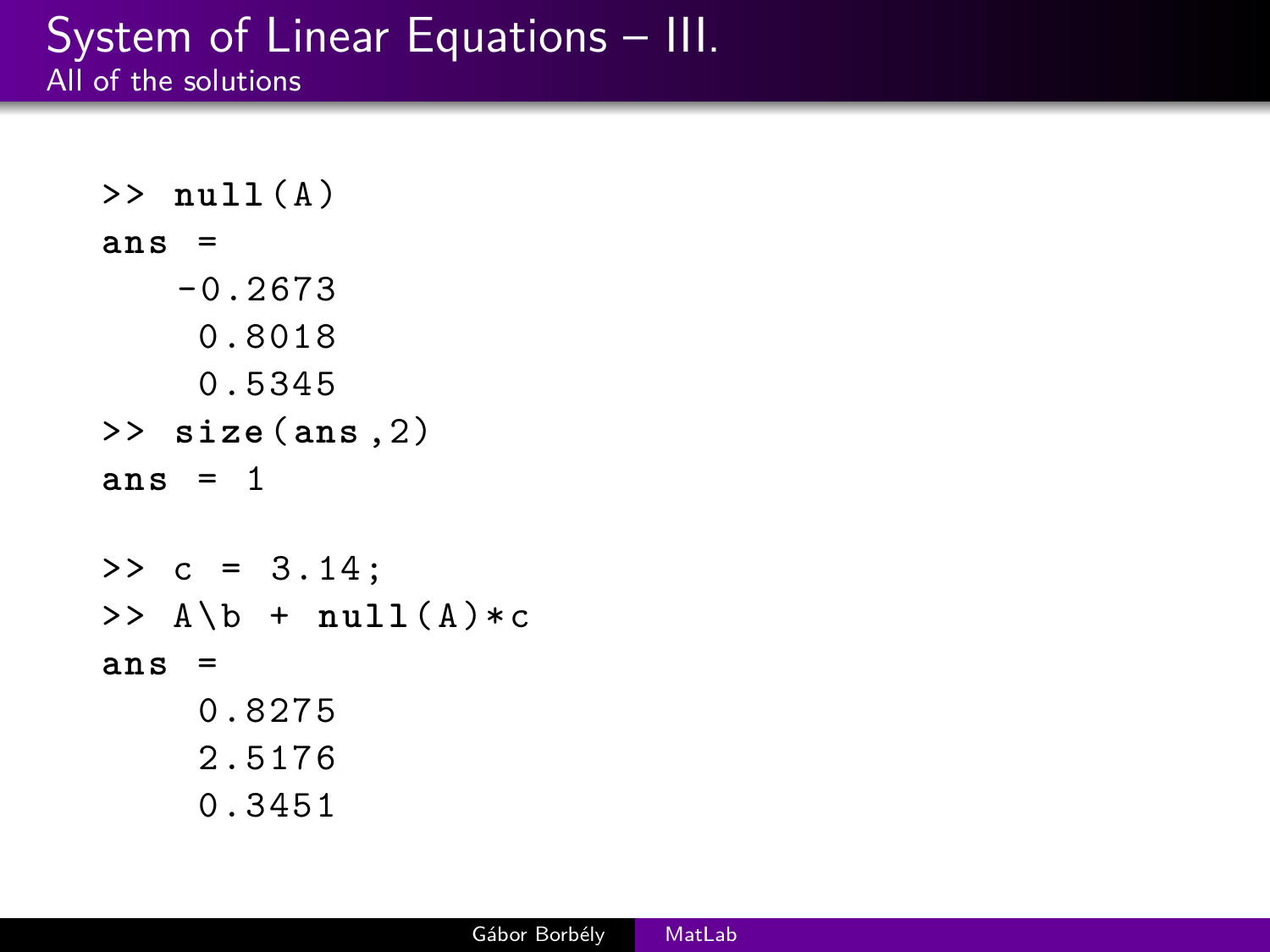## Multidimensional arrays

```
• vector (row/column)
 \gg ones (1, 4)ans =
     1 1 1 1
o matrix
 > ones (2, 4)ans =
     1 1 1 1
     1 1 1 1
• 3-dimensional
 \gg ones (2, 4, 2)ans(:,:,1) =1 1 1 1
     1 1 1 1
 ans(:,:,2) =
     1 1 1 1
     1 1 1 1
```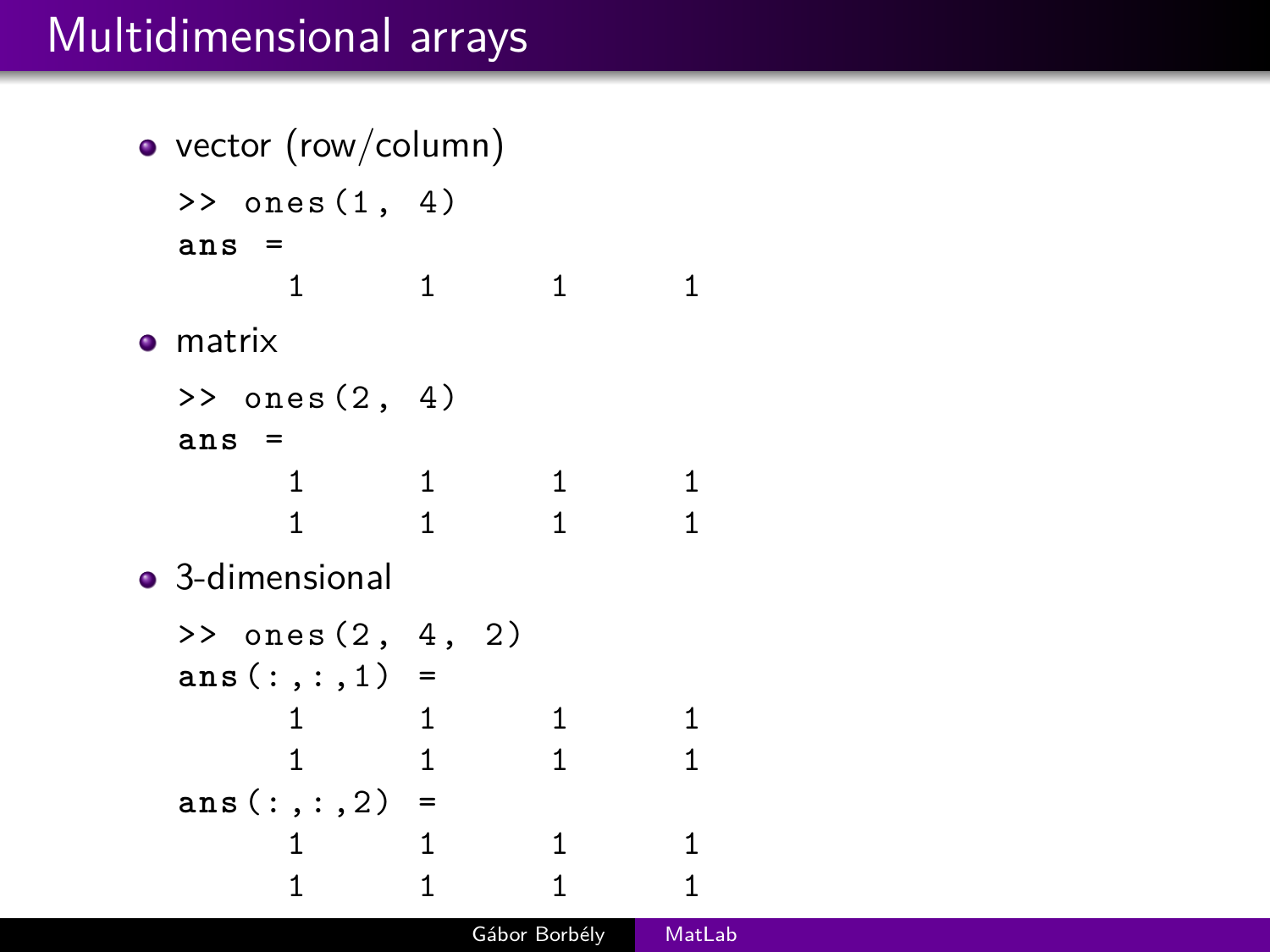#### **Reductions**

>> A = [1 2 3; 4 5 6];

row-wise-sum: sum up the column indices

```
>> sum(A , 2)
ans =
     6
    15
```
column-wise-sum: sum up the row indices

```
>> sum(A , 1)
ans =
    5 7 9
```
**o** in the third dimension

```
>> sum( rand (2 , 4 , 2) , 3)
```
**ans** =

| 1.7722 | 0.2846 | 1.5895 | 1.0788 |
|--------|--------|--------|--------|
| 1.8707 | 1.8840 | 0.5829 | 0.6888 |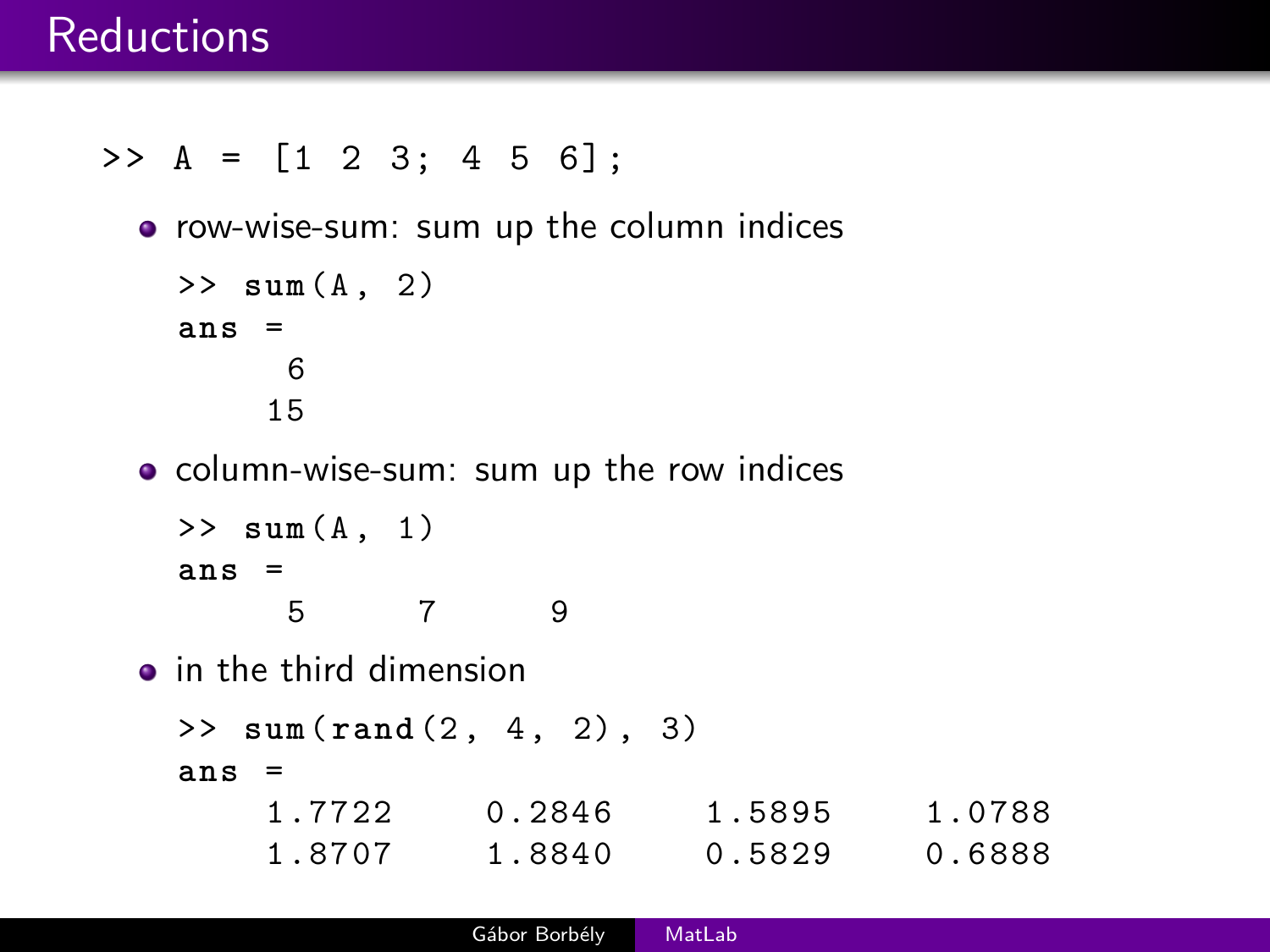## More dimension, more reduction

- $\bullet$  sum up all the entries: sum $(A, 'all')$
- summation reduces the current dimension:

>> **size** (**sum**( **rand** (2 , 4 , 3) ,1)) **ans** = 1 4 3 >> **size** (**sum**( **rand** (2 , 4 , 3) ,3)) **ans** = 2 4 1

- you can calculate mean, product, max . . .
	- >> **mean** ( **rand** (2 , 4 , 30) ,3) 0.4342 0.5122 0.4937 0.5416 0.5033 0.5849 0.5580 0.4245
- **•** generalized transpose (dim-shuffle): >> **size** ( permute ( **rand** (2 , 4 , 3) ,[3 ,2 ,1])) **ans** = 3 4 2
- the ordinary transpose:  $\text{permute}(A, [2,1])$ Gábor Borbély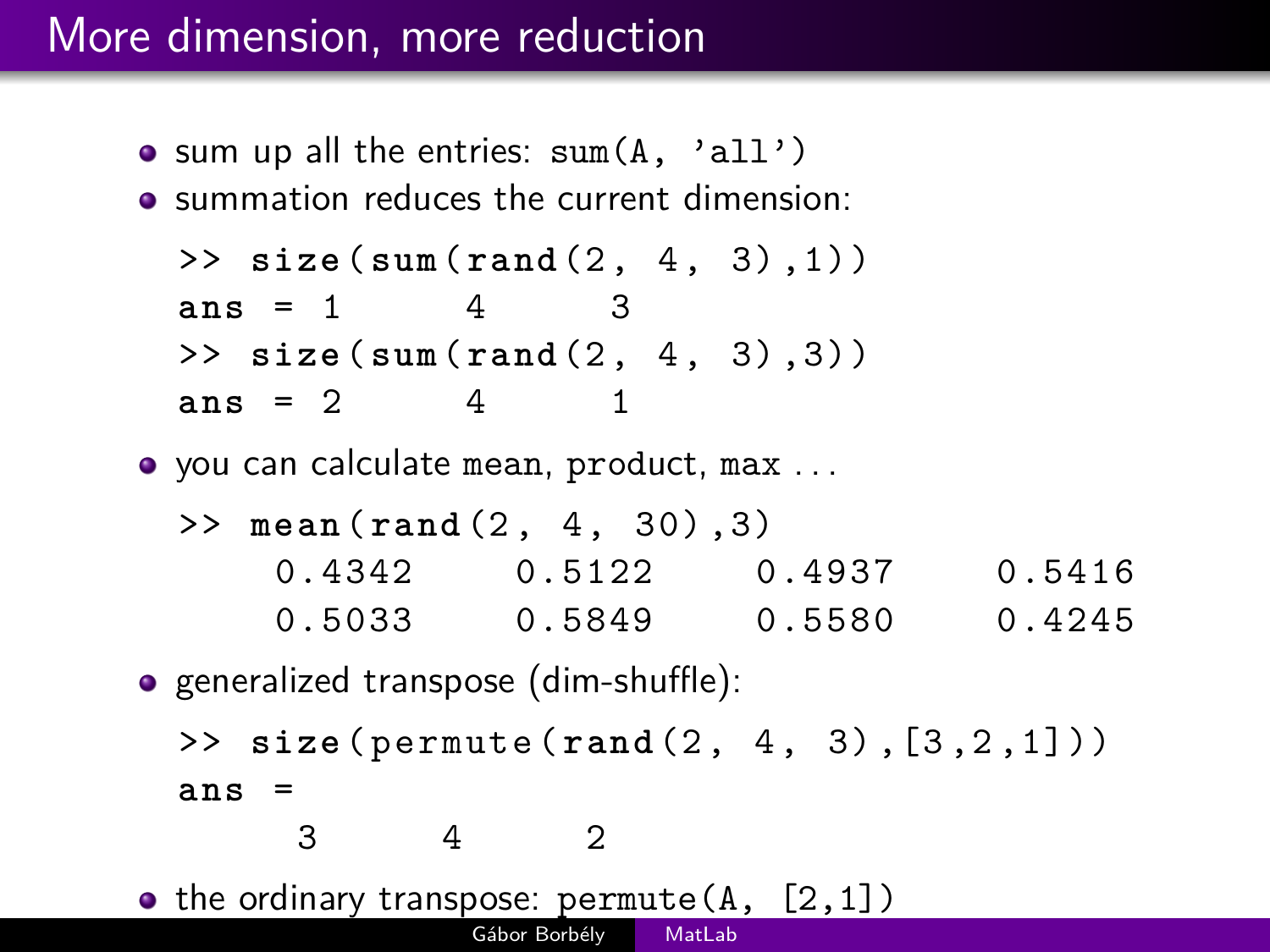

- $plot(x, y)$ , where x and y are two vectors of the same length
- list of line segments between the points  $(x_i, y_i)$



Figure: plot(0:0.5:10, sin(0:0.5:10))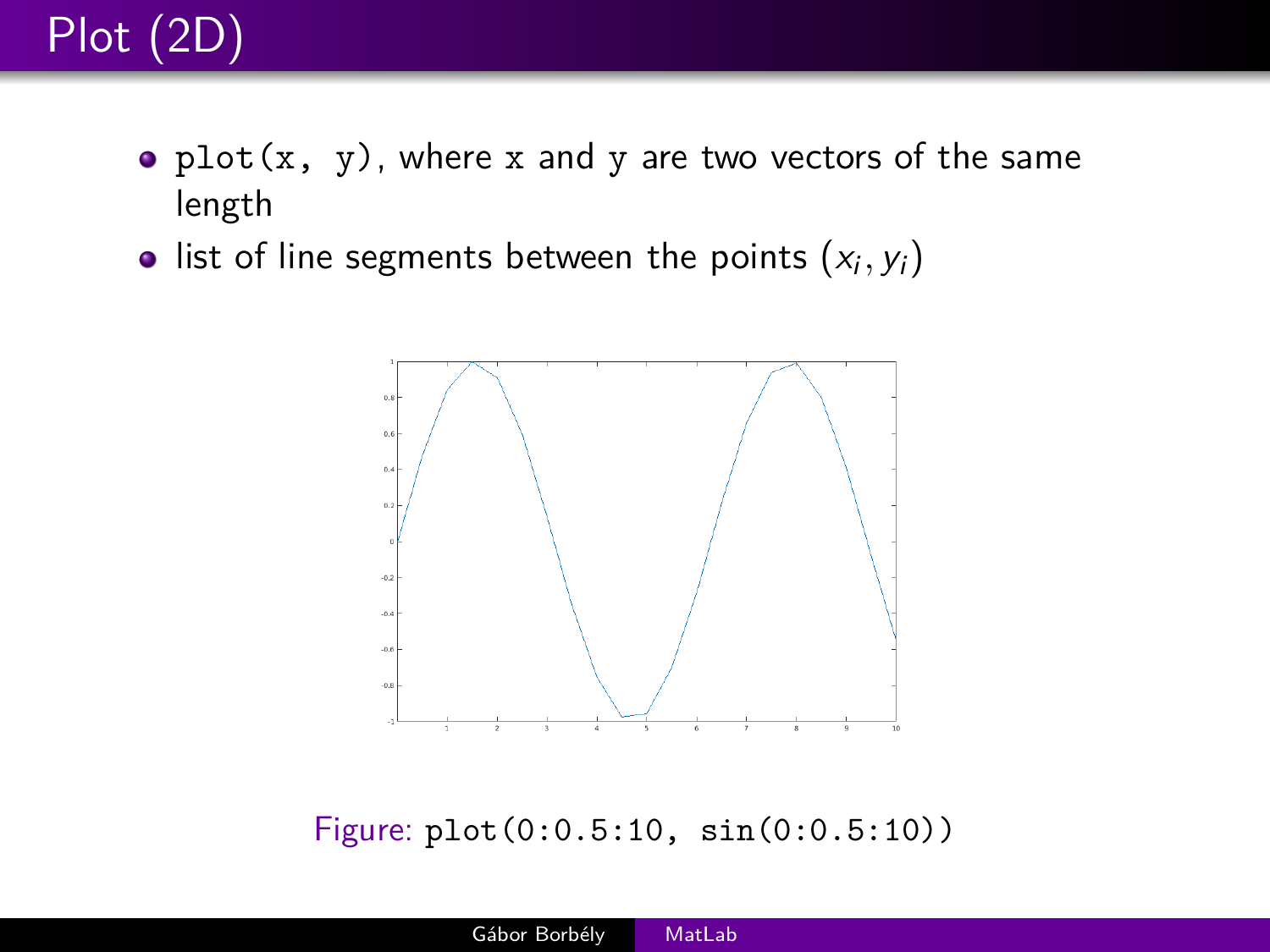# Plot (3D)

- plot3(x, y, z), where x, y and z are vectors of the same length
- $\textsf{list of line segments between the points } (x_i, y_i, z_i)$



Figure: plot3(0:0.5:10, sin(0:0.5:10), cos(0:0.5:10))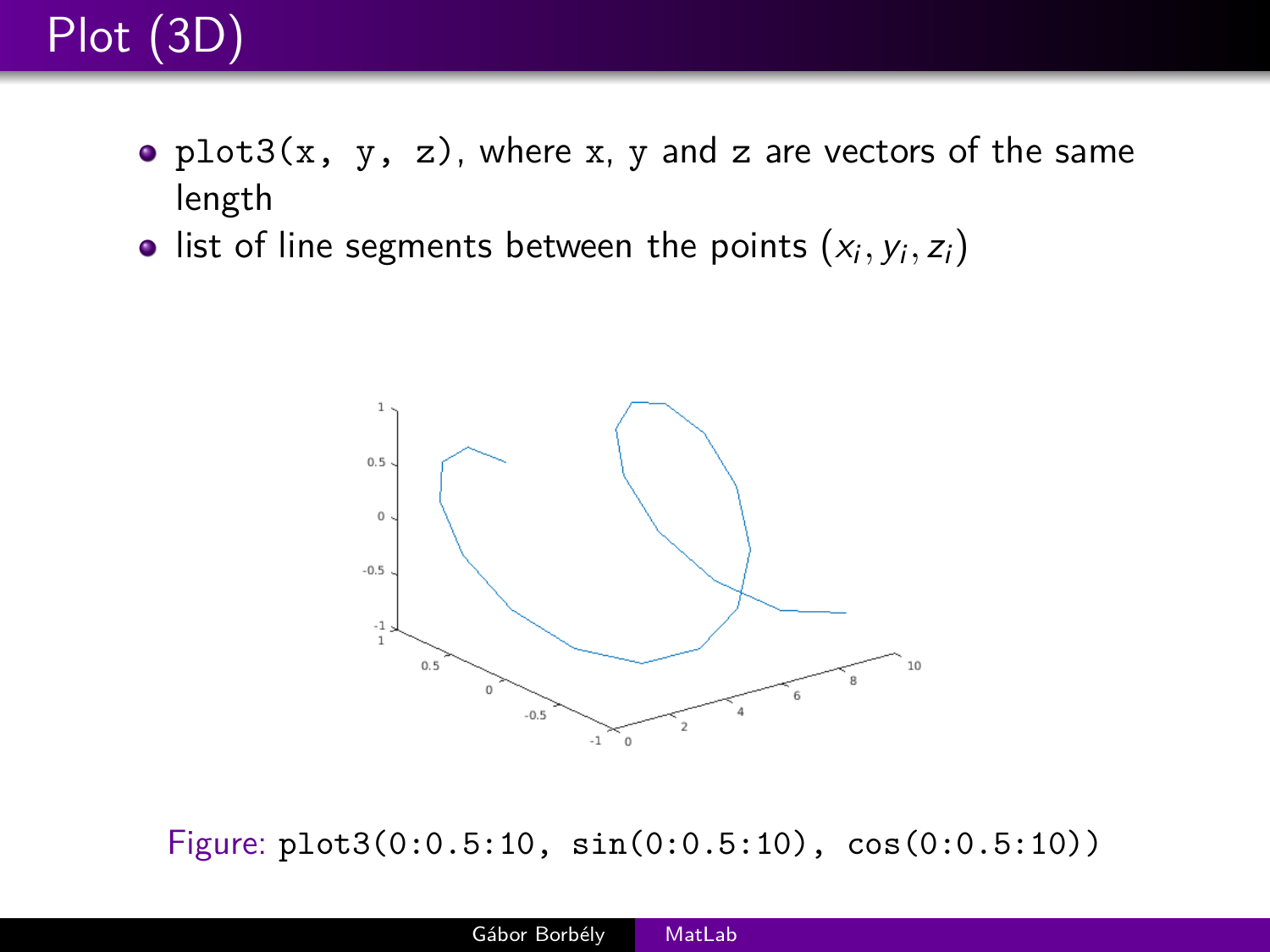### Functions

- Let fv1.m contain the function  $x \mapsto x^2$ **function**  $y = f v 1(x)$  $y = x.^2;$ **end**
- And let fv2.m contain the function  $x \mapsto \sin(x)$

```
function y = f v 2(x)y = sin(x);
end
```
• Then one can plot:

```
>> x = -2:0.1:2:\gg plot(x, fv1(x))
\frac{1}{x}, \frac{1}{x}, \frac{1}{x}, \frac{1}{x})
```